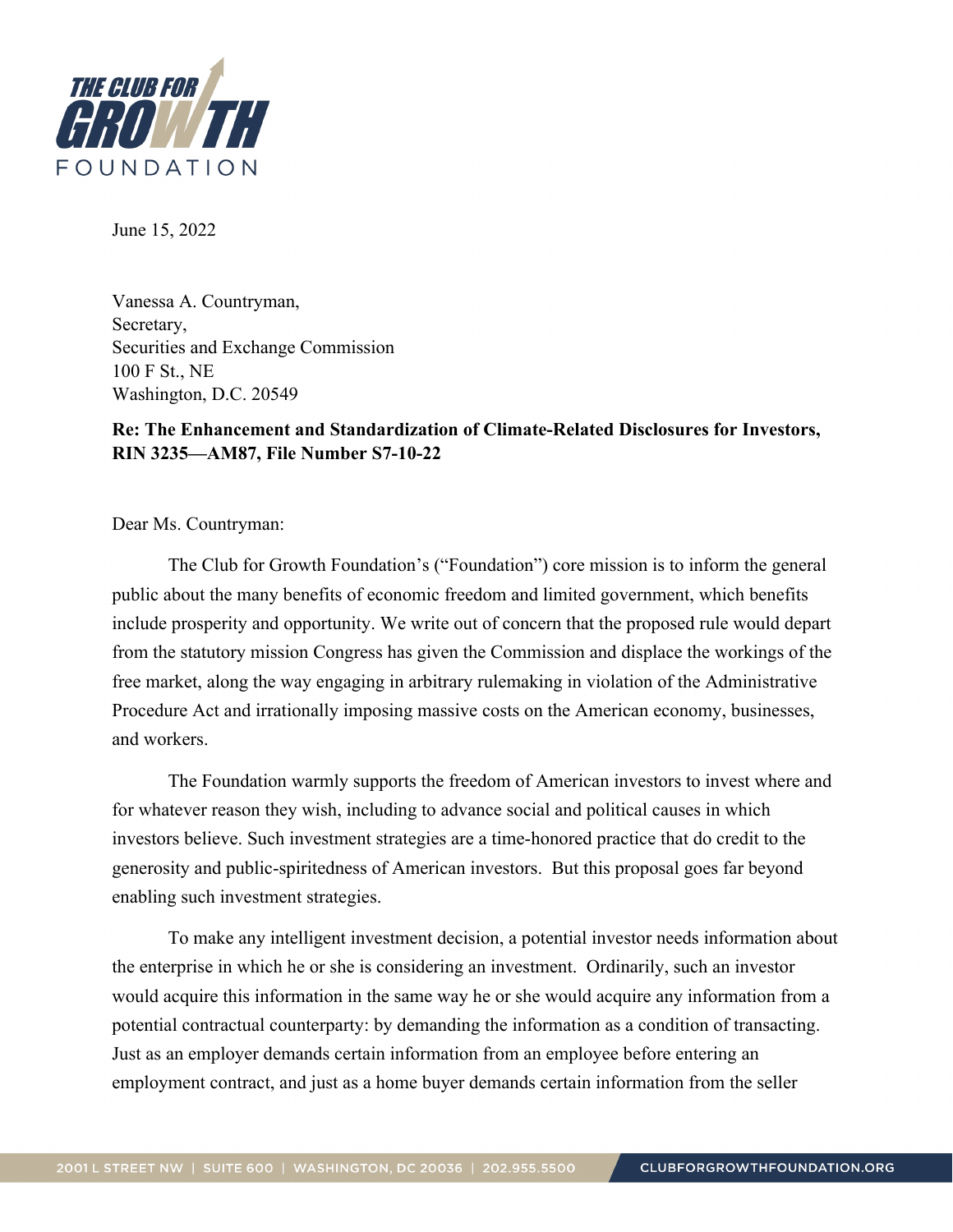before entering a purchase agreement, investors can and do demand the disclosure of information relevant to their investment decision from companies in which they are considering investments. The remarkable growth of environmental, social, and governance ("ESG") disclosures in recent years is a case in point: many public companies have undertaken disclosures far above those required by law in response to growing demand from some investors, particularly institutional investors.

 Of course, the making of disclosures is not cost-free; it can require considerable expenditures by the disclosing company, expenditures which may be passed on to the company's customers, investors, or both. Further, as the Supreme Court has recognized, too-extensive disclosures may overwhelm investors in information that most of them do not need or want and that may impede their evaluation of other vital information.<sup>1</sup> When potential investors seek information as a condition of investment, companies must weigh these and other considerations against the desirability of the funding that the potential investors offer. Just as in the context of employment or real estate transactions, a company will disclose information to a potential investor when the benefit of doing so outweighs the costs to the company (and thus to the company's shareholders, customers, and other stakeholders). The default position that investors must rely on free-market forces to obtain information thus prompts companies to make decisions about disclosures that promote the net benefit of society.

 In the Securities and Exchange Acts (the "Acts"), Congress decided to compel the disclosure of information material to financial risks and returns as a condition of entering the public capital markets. It is easy to see why: unlike other sorts of information, which may be of interest only to some investors, information necessary to evaluate the risks and returns of an investment is *always* relevant to *all* investors. That is because no matter what their other reasons for investing may be, all investors care about the value of their investments. Moreover, inaccurate information about risks and returns can lead to systemic instability of the sort that roiled U.S. financial markets in 1929 and precipitated the Great Depression, the prevention of which was one of the principal goals of the Acts.<sup>2</sup> The Acts do not displace the free market; rather, by preventing manipulation of the prices of securities, the Acts establish important preconditions for the workings of the market; they aid rather than displace it.

<sup>1</sup> *TSC Indus. v. Northway, Inc.*, 426 U.S. 438, 448-49 (1976).

<sup>2</sup> *See generally Stock Exchange Practices: Report of the Committee on Banking and Currency* (June 16, 1934).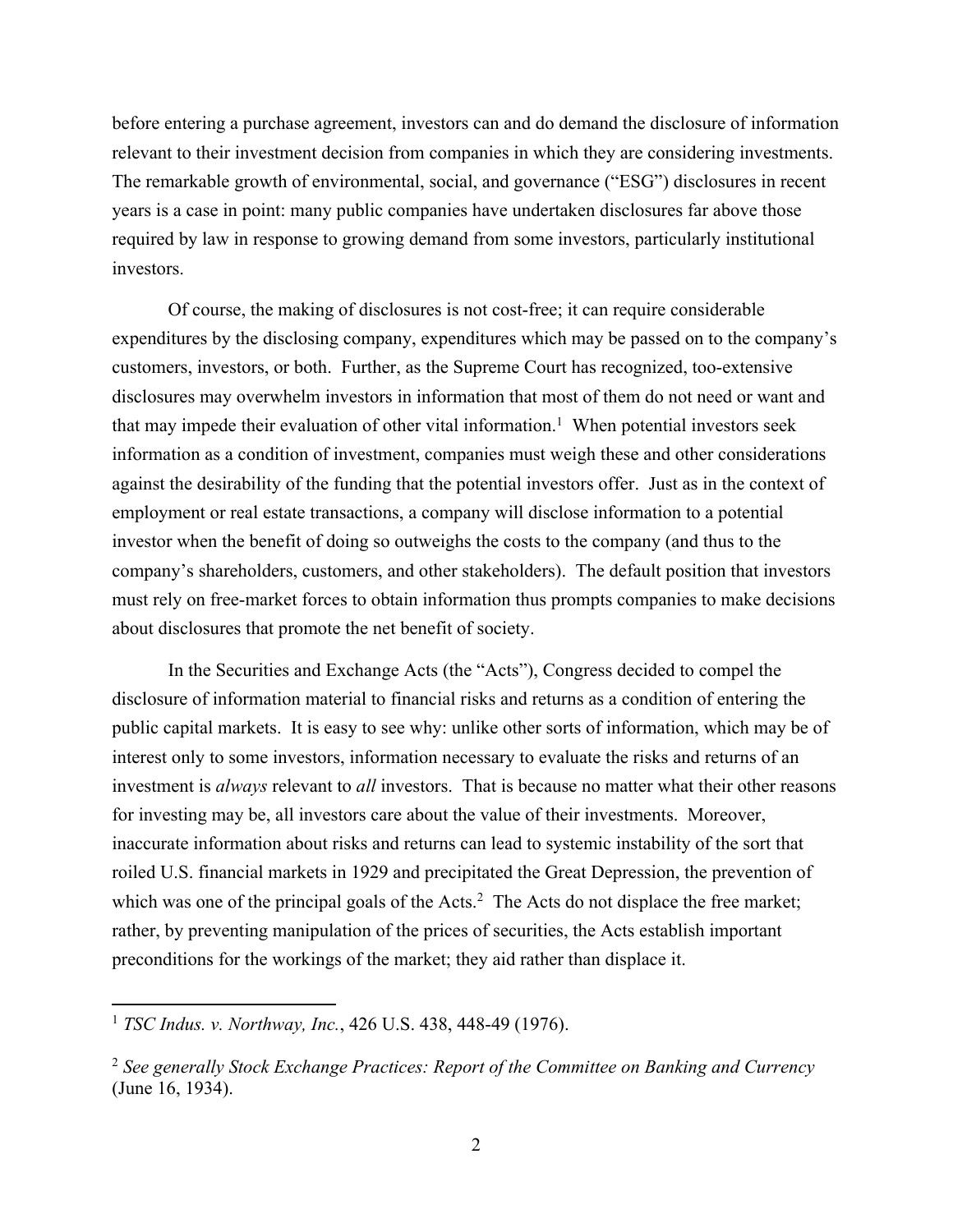The Supreme Court has long interpreted the Acts in light of Congress's objective of guaranteeing disclosure of financially material information, while allowing investors to seek other information through the normal processes of the free market. The Court has explained that the Acts embody "a legislative philosophy ... of full disclosure."<sup>3</sup> Writing in the Rule 10b-5 context, the Court explained that the standard for such disclosure is whether there is "a substantial likelihood that the disclosure ... would … [be] viewed by the *reasonable investor* as having significantly altered the 'total mix' of information made available."<sup>4</sup> The question of whether information would be material to a reasonable investor "is an objective one."<sup>5</sup> That is to say, it does not turn on the subjective desires of particular investors for particular information. Rather, the question is whether an investor abstracted from his or her subjective, particular preferences would find the information at issue relevant. The only information that fits that description is information relevant to risks and returns, for that is the only thing that all investors care about.

 Any other position would leave the Commission with unbounded discretion to select the information that companies must disclose. When guided by the polestar of financial materiality, the Commission's regulations can play an important role in carrying out Congress's objective of ensuring honest and efficient capital markets. But without this guidance, the Commission would lack a statutory "intelligible principle" for its disclosure mandates and would thus find itself in the unconstitutional position of legislating rather than implementing Congress's legislation.<sup>6</sup>

 The Commission's proposal departs from the mission given it by Congress in the Acts and the intelligible principle that renders its rulemaking constitutional. It is clear that much of the information that the proposal deems material is not material at all, but we need not rely on that fact, for the proposal by its terms *decouples its disclosure mandates from the materiality standard*. We can see this most easily with respect to the proposal's demand for disclosure of GHG emissions. The proposal demands that registrants disclose scopes 1 and 2 emission information; it also demands scope 3 information, but only if that information is material.<sup>7</sup> Thus

<sup>3</sup> *Basic v. Levinson*, 485 U.S. 224, 230 (1988).

<sup>&</sup>lt;sup>4</sup> *Id.* at 231-32 (emphasis added; internal quotation mark omitted).

<sup>5</sup> *TSC Indus.*, 426 U.S. at 445.

<sup>6</sup> *Whitman v. Am. Trucking Ass'ns., Inc.*, 531 U.S. 457, 472 (2001).

<sup>7</sup> 87 Fed. Reg. 21334, 21374 (2022).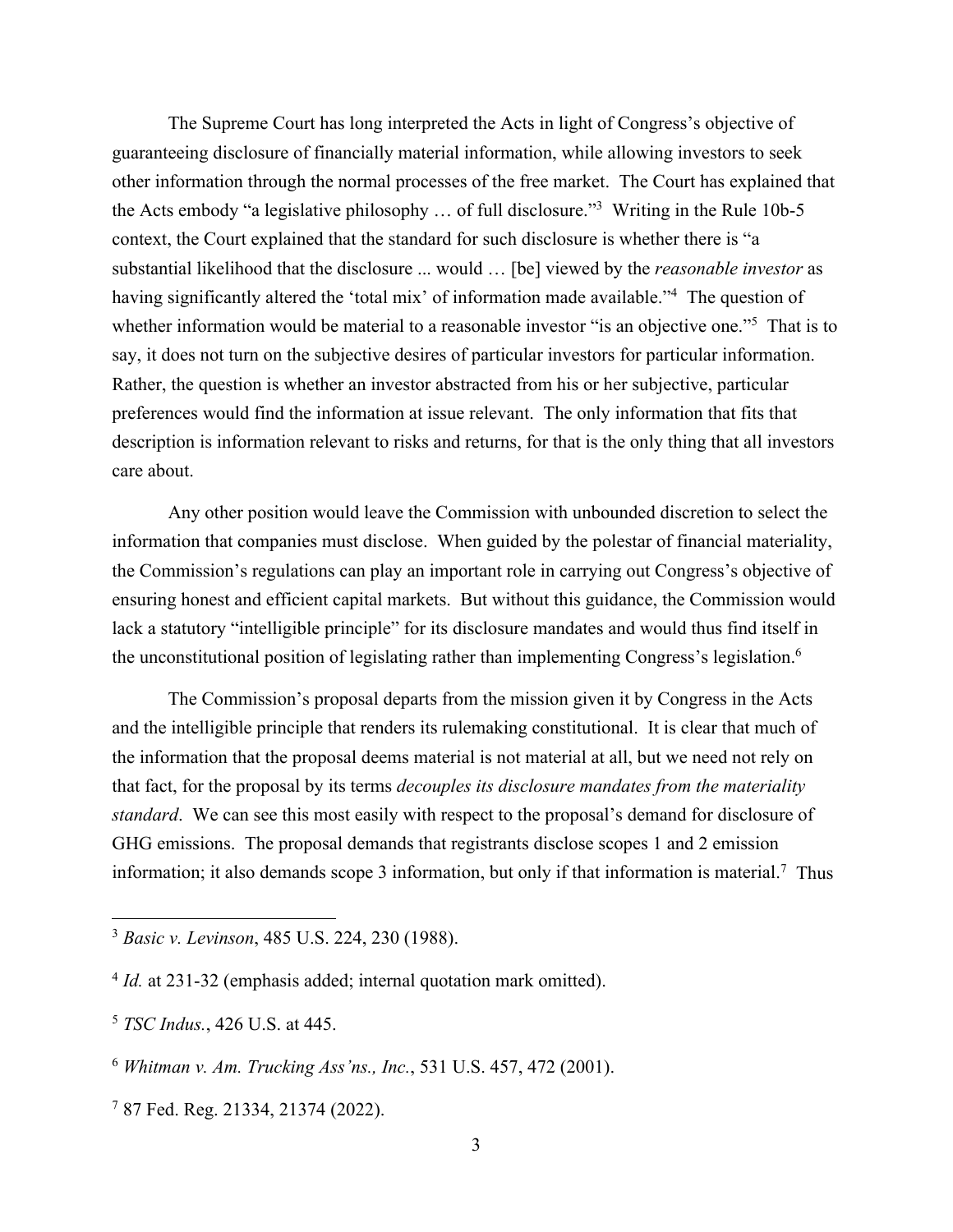it is clear that the materiality limitation of scope 3 does not apply to scopes 1 and 2; registrants must disclose scopes 1 and 2 information regardless of whether it is material.<sup>8</sup>

 As its justification for departing from the foundational principle of the Acts, the Commission cites the subjective interests of some investors in obtaining the information that the proposal would require to be disclosed.<sup>9</sup> In the first place, the Commission has no business considering such demands rather than the objective needs of a reasonable investor per the Supreme Court's longstanding case law; the Commission's reliance on irrelevant subjective investor demands would render a finalized version of the proposal arbitrary and capricious.<sup>10</sup>

 Even if the Commission were right to consider subjective investor demands, it fails to show that the proposal is necessary to meet those demands. As we explained above, the free market *already* provides investors with the ability to demand the information they seek from potential recipients of their investments. And many investors, especially institutional investors, have taken advantage of the leverage that market forces provide to demand some of the information that the proposal would mandate. The proposal fails to explain why this free-market solution is inadequate. To be sure, the free market may not give every investor all the climaterelated information he or she wants. But that leaves him or her no worse off than every other investor who seeks information that is not financially material. A rule that fails to demonstrate a problem to which it is a needed response is arbitrary and capricious.<sup>11</sup>

<sup>&</sup>lt;sup>8</sup> If any doubt remained, it would be removed by the proposal's Question 98, which asks whether the materiality limitation for scope 3 emissions disclosures is appropriate, or if the Commission should "instead require the disclosure of Scope 3 emissions for all registrants, regardless of materiality." *Id.* at 21381. The Commission thus reveals that it does not believe itself bound by the materiality limitation and also that the absence of any materiality limitation with respect to the disclosure of scopes 1 and 2 information means that such information must be disclosed "regardless of materiality." *Id.* 

<sup>9</sup> *See, e.g.*, 87 Fed. Reg. at 21337.

<sup>10</sup> *See, e.g.*, *Motor Vehicle Mfrs. Ass'n v. State Farm Mut. Auto. Ins. Co.*, 463 U.S. 29, 43 (1983) ("an agency rule would be arbitrary and capricious if the agency has relied on factors which Congress has not intended it to consider").

<sup>11</sup> *See, e.g.*, *Alltel Corp. v. FCC*, 838 F.2d 551, 561 (D.C. Cir. 1988).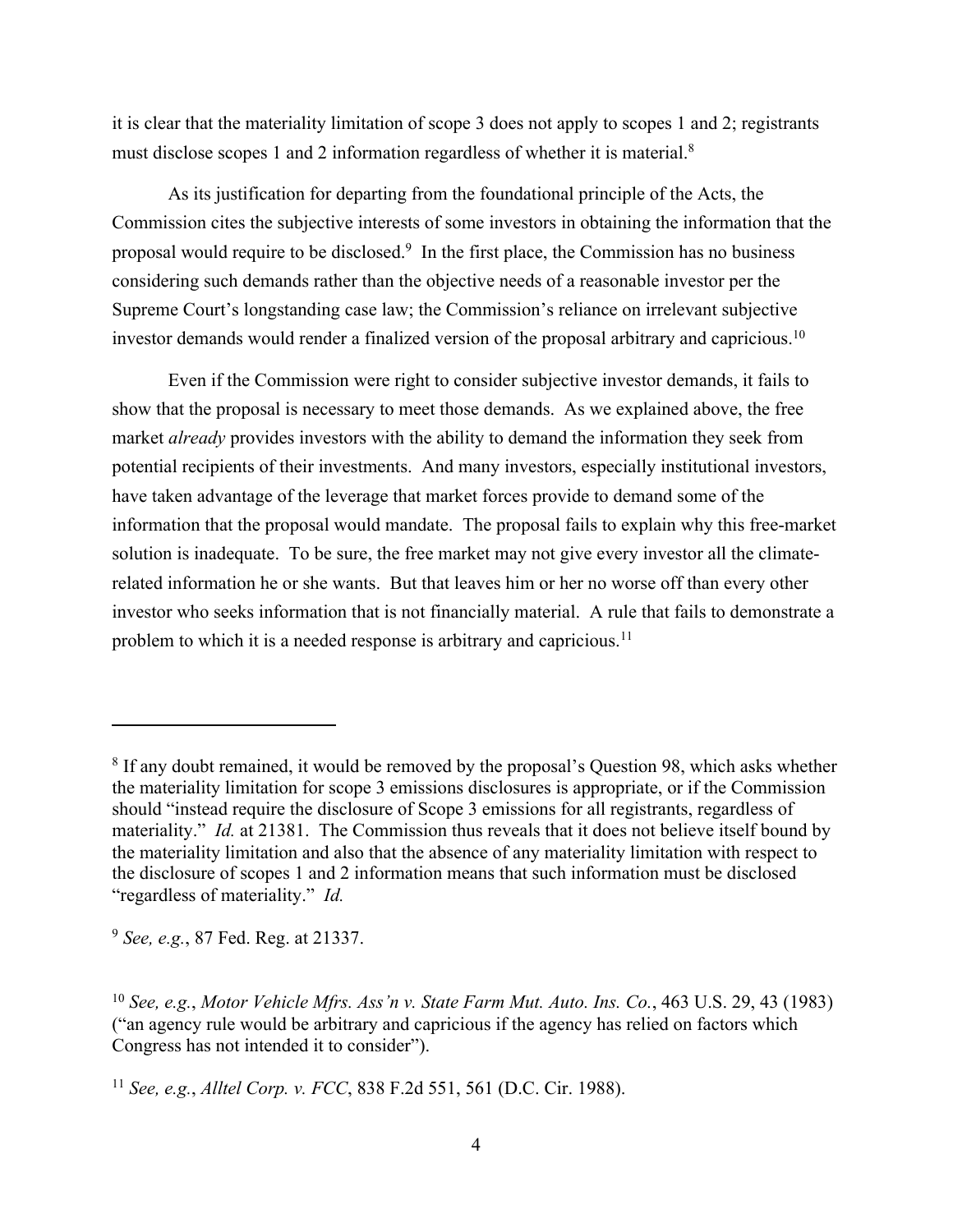The proposal thus chooses to privilege investor demand for non-material climate-related information over demand for other sorts of non-material information—but it never gives a reason for that choice. Investors may desire all sorts of information about a company in which they are considering investment. For instance, religious investors may wish for assurance that the company does not engage in any practices or offer any goods or services that the investors would consider immoral. Other investors may wish to know that the company does not do business with regimes that they consider wicked. The proposal does not conclude that, or even ask whether, more investors wish for non-material climate-related information than would welcome non-material information of other sorts. Absent such a conclusion, the proposal's singling out of climate-related information for special treatment is irrational and therefore arbitrary and capricious.<sup>12</sup>

 Similarly, even assuming that some of the information the proposal would demand is material, the scope and detail of its disclosures far exceed the requirements for other material information. As one among many possible examples, consider information about the COVID-19 pandemic. The pandemic has profoundly affected every economy of the world and millions of businesses, but the proposal does not create a special disclosure regime for information about it notwithstanding its proven materiality. The Commission nowhere asserts that climate-related information is likely to be more material, or material to more registrants, than information about the COVID-19 pandemic or other events of obvious materiality, such as wars or inflation. This irrationally preferential treatment for climate-related information is arbitrary and capricious.

 The proposal illustrates the wisdom of leaving the disclosure of non-material information to the workings of the free market, for it would impose just the type of undue costs that the free market is meant to prevent. Even the Commission admits that the proposal would be fantastically costly. It would *more than double* the cost of complying with the SEC disclosure requirements it would amend, in terms of both expenditure and employee hours.<sup>13</sup> These costs would be passed on to customers, investors, or both; they would in effect amount to a subsidization of investors who wish for additional climate-related disclosures by investors who are not interested in such information and by the customers of registered companies. Yet extraordinarily, the Commission never finds that the benefits it asserts the proposal would

<sup>&</sup>lt;sup>12</sup> If the Commission finalizes the proposal, it must explain its preferential treatment of climaterelated information or accord similar treatment to all other similarly-situated information.

<sup>13</sup> *See* 87 Fed. Reg. at 21461.